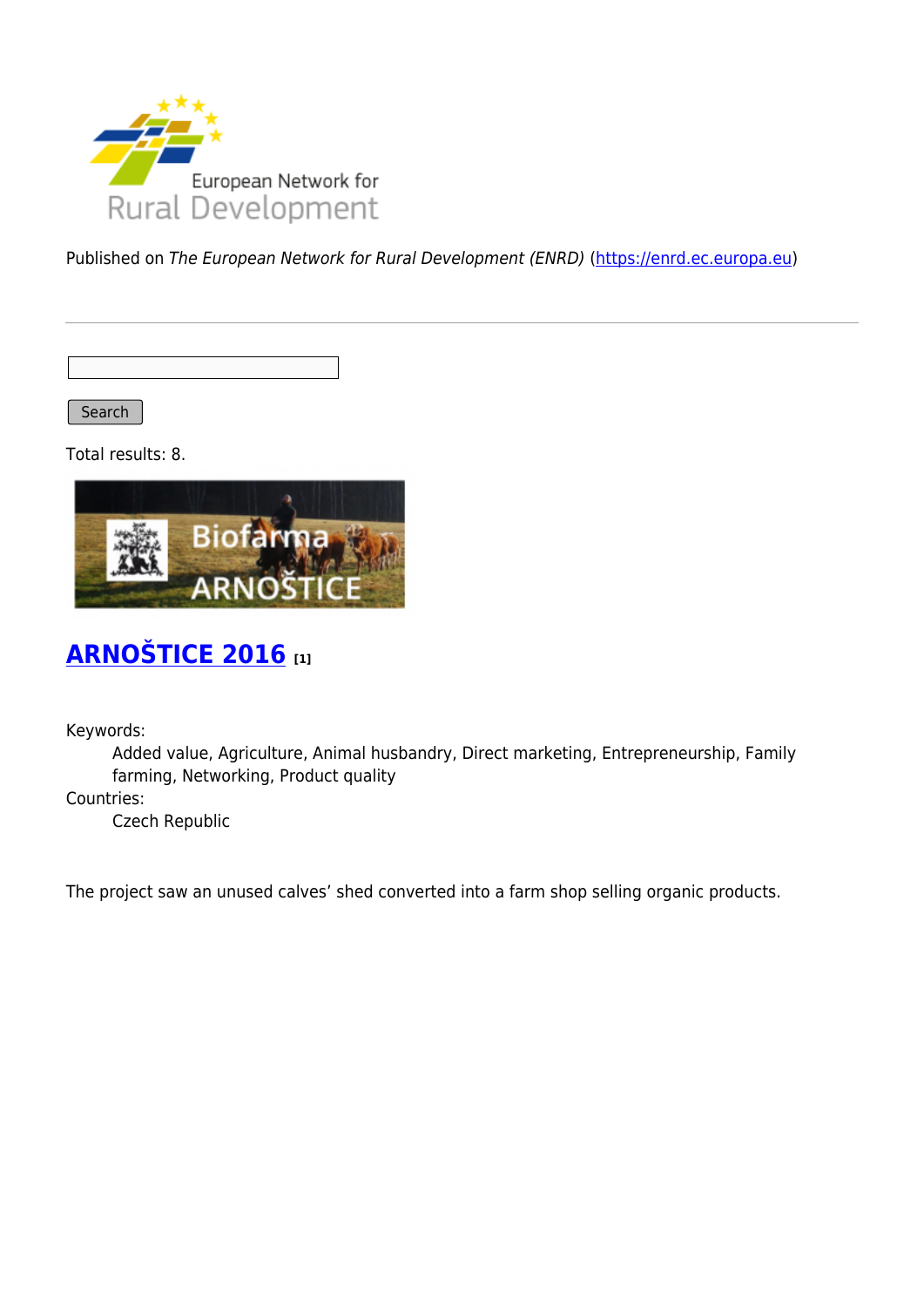

# **[Pecivarne Liptovsky Hradok Ltd. – Confectionary](https://enrd.ec.europa.eu/projects-practice/pecivarne-liptovsky-hradok-ltd-confectionary-manufacturer-invests-modern_en) [manufacturer invests in modern production equipment](https://enrd.ec.europa.eu/projects-practice/pecivarne-liptovsky-hradok-ltd-confectionary-manufacturer-invests-modern_en) [2]**

Keywords:

Competitiveness, Entrepreneurship, Job creation, Product quality, Rural business Countries:

Slovakia

A Slovakian company with a long history of manufacturing confectionery products benefited from Rural Development Programme support to modernise its equipment and production processes.



### **[Improved hygienic and veterinary standards of slaughtering](https://enrd.ec.europa.eu/projects-practice/improved-hygienic-and-veterinary-standards-slaughtering_en) [3]**

Keywords:

Added value, Animal welfare, Competitiveness, Cooperation, Entrepreneurship, Product quality Countries:

Czech Republic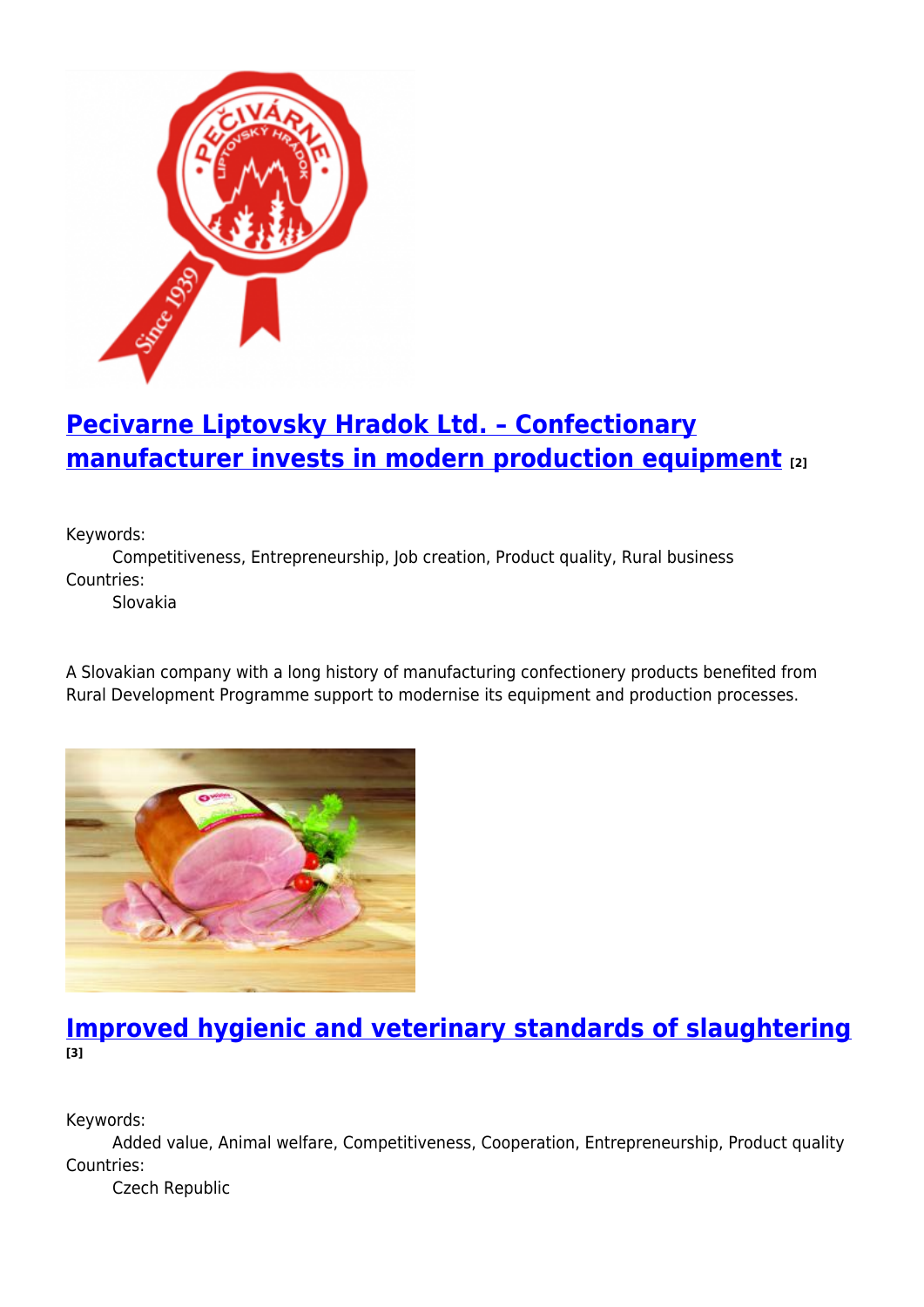Investing in facilities that respect animal welfare enabled a meat processing company to improve its profitability while responding to society's ethical concerns.



# **[Development of healthy fruit and vegetable products for](https://enrd.ec.europa.eu/projects-practice/development-healthy-fruit-and-vegetable-products-children_en) [children](https://enrd.ec.europa.eu/projects-practice/development-healthy-fruit-and-vegetable-products-children_en) [4]**

Keywords:

Added value, Cooperation, Diversification, Entrepreneurship, Innovation, Product quality Countries:

Czech Republic

Brand new manufacturing and packaging procedures were developed in order to produce healthy nutritional products for children from fruit and vegetables.



# **[Introducing a new technology for innovative processing of](https://enrd.ec.europa.eu/projects-practice/introducing-new-technology-innovative-processing-soybean_en) [soybean](https://enrd.ec.europa.eu/projects-practice/introducing-new-technology-innovative-processing-soybean_en) [5]**

Keywords:

Agriculture, Bioeconomy, Entrepreneurship, Innovation, Job creation, Product quality Countries:

Slovakia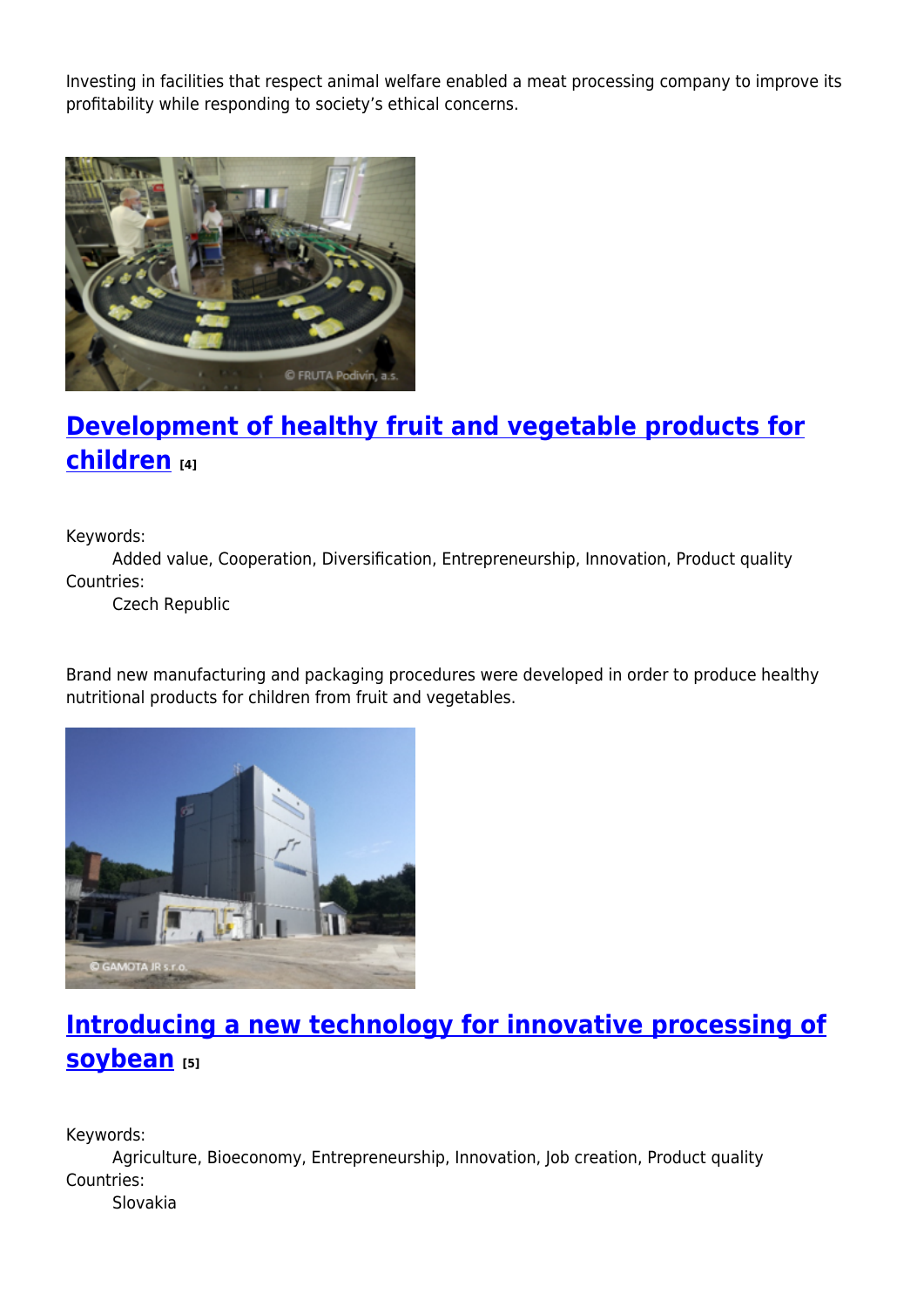Support from the rural development programme was used to establish an innovative production of GMO-free soybean oil products of superior quality.



## **[Restoring a historic chateau to create a modern winery](https://enrd.ec.europa.eu/projects-practice/restoring-historic-chateau-create-modern-winery_en) [6]**

Keywords:

Competitiveness, Entrepreneurship, Food & Drink, Job creation, Product quality, Tourism Countries:

Slovakia

A historic Chateau was restored to its initial state and turned into one of the most modern wineproducing facilities in Slovakia.



### **[Bakery Hrinova – Investments to increase the](https://enrd.ec.europa.eu/projects-practice/bakery-hrinova-investments-increase-competitiveness-bakery-business_en) [competitiveness of a bakery business](https://enrd.ec.europa.eu/projects-practice/bakery-hrinova-investments-increase-competitiveness-bakery-business_en) [7]**

Keywords:

Added value, Competitiveness, Entrepreneurship, Job creation, Product quality Countries:

Slovakia

The Slovakian rural development programme supported a high-quality bakery business in its efforts to increase production capacity and profitability.